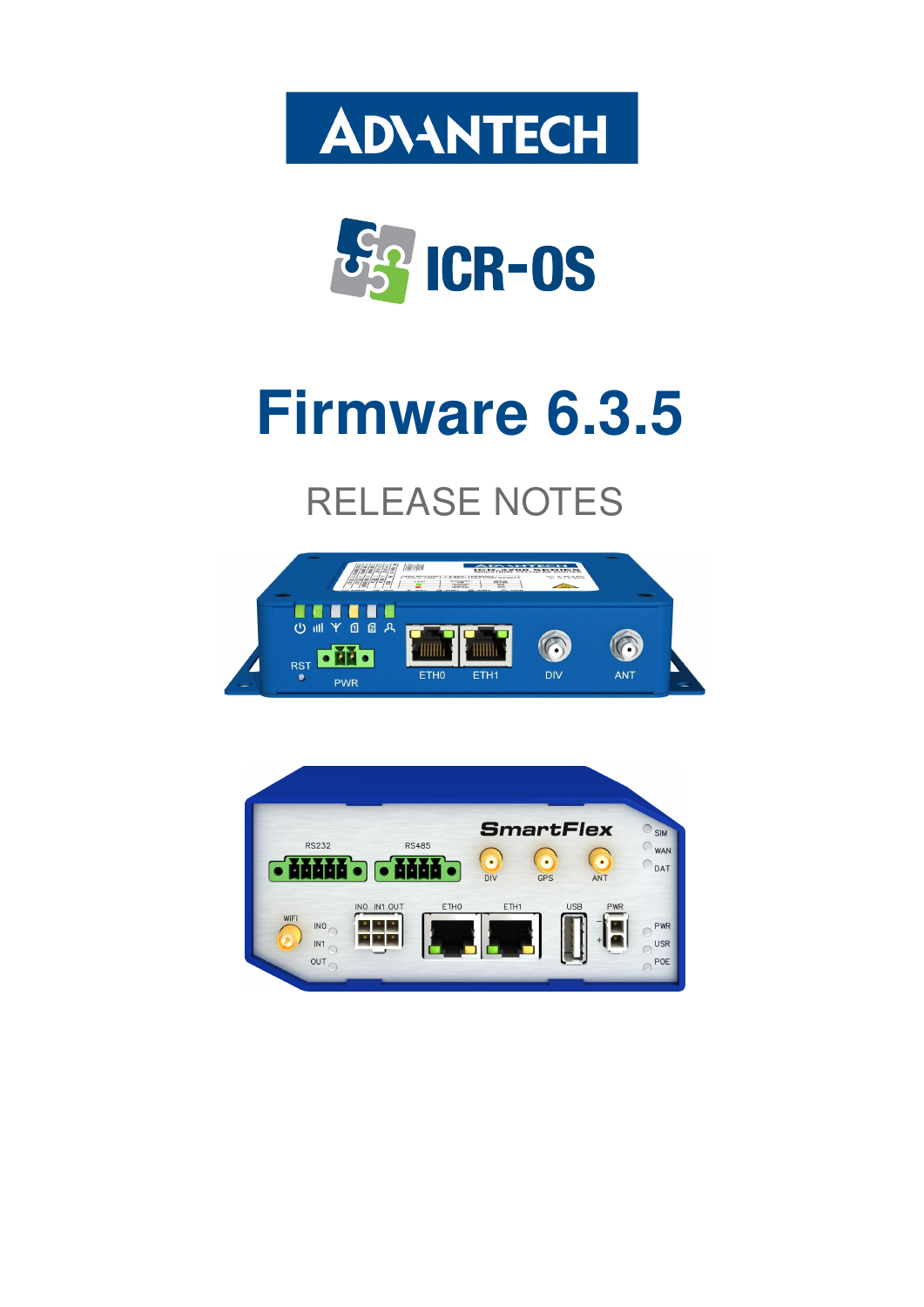# **ADVANTECH**

# Abstract

This document describes:

- Firmware update instructions.
- Description of all new features, fixes, and other changes implemented in the firmware.
- Known issues related to a firmware version

# Firmware Details

• Firmware version: 6.3.5

6

- Release date: April 20, 2022
- Compatibility: Advantech routers; see the [Firmware Distribution Overview](https://icr.advantech.cz/firmware)

Please note that not all new Advantech routers are produced and shipped with the latest release of the firmware. The reason for this is usually an existing certification valid for a specific carrier or a region. For more information about the latest version of the firmware for your router, see the Firmware Distribution Overview document.

For current and detailed information about the router configuration see the latest version of the [Configuration Manual](https://icr.advantech.cz/support/router-models) for your router.

Product-related documents and applications including the firmware can be obtained on *Engi*neering Portal at [icr.advantech.cz](https://icr.advantech.cz/) address.

Advantech Czech s.r.o., Sokolska 71, 562 04 Usti nad Orlici, Czech Republic This document was issued on April 21, 2022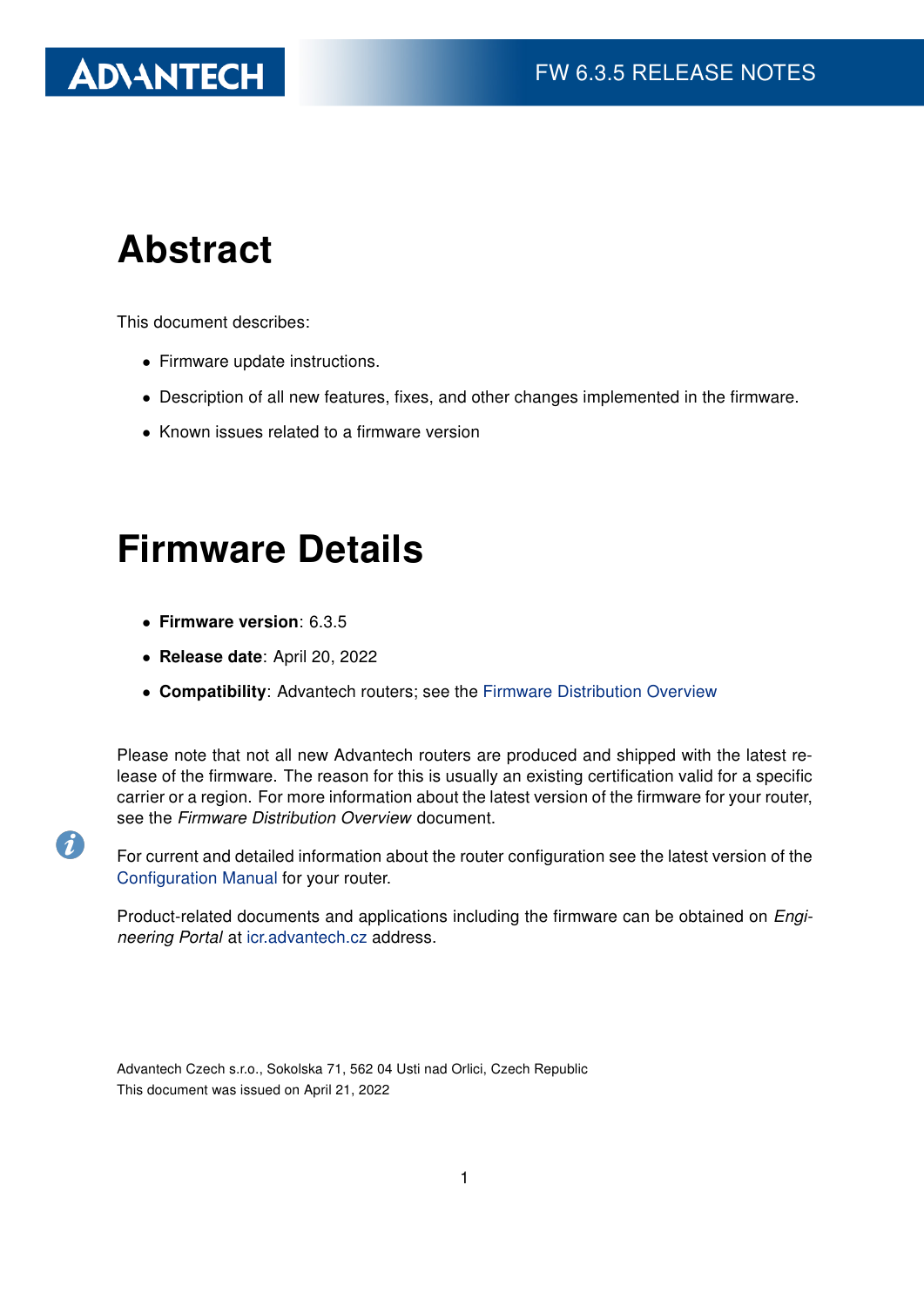

Part I

# <span id="page-2-0"></span>Firmware Update Instructions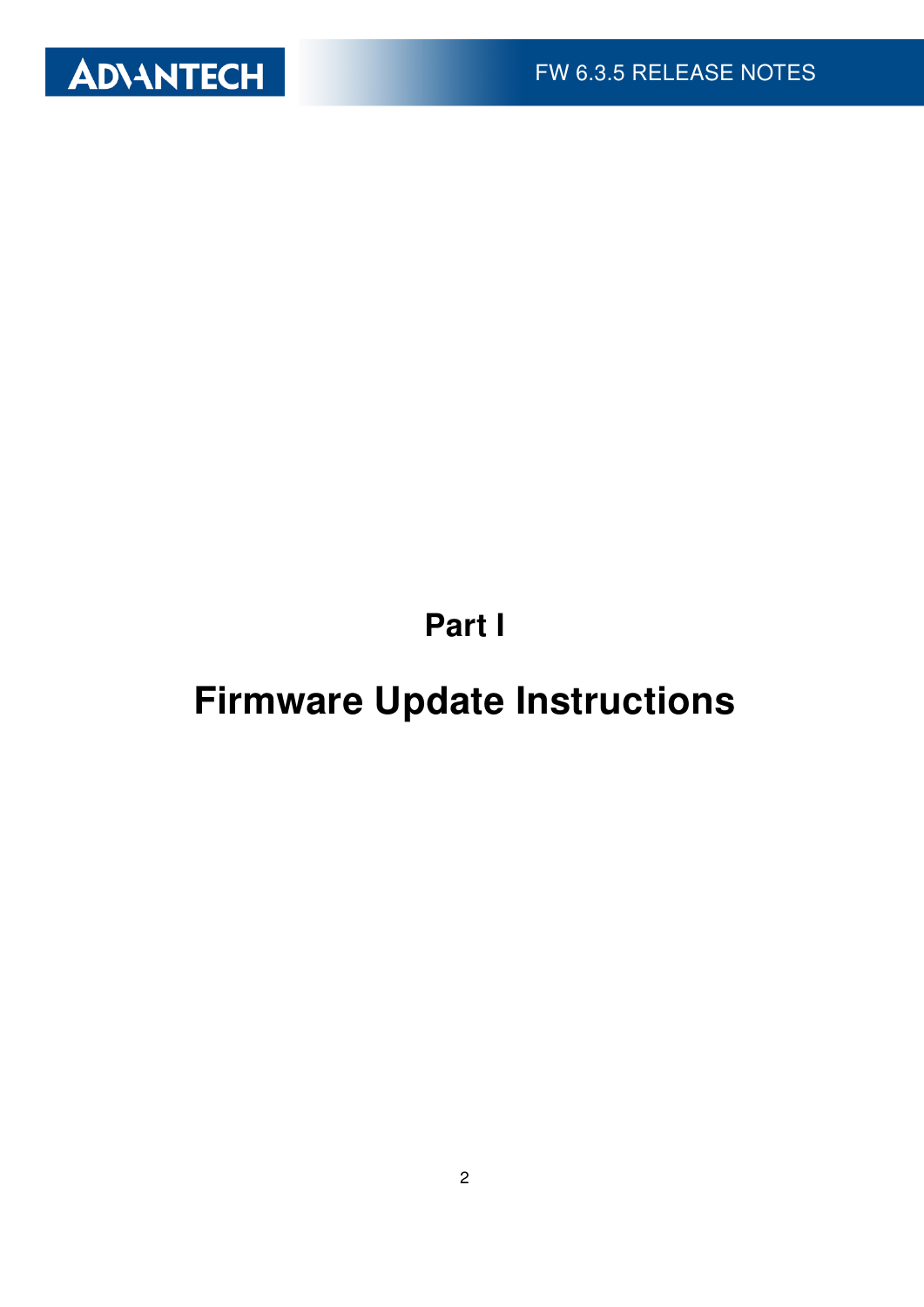#### General Update Instructions and Notices

HTTPS certificates: The HTTPS certificate format in the router was updated in FW 5.3.5 to improve the security. Existing HTTPS certificates on previously manufactured routers will not automatically be updated with the firmware update! It is possible to update the HTTPS certificates by deleting the files within /etc/certs/https\* in the router (e.g. via SSH). The certificates will be re-created automatically during the router's next start.

#### Specific Update Instructions

**ADVANTECH** 

New filename: If the firmware filename for your router was changed, as listed in Table [1,](#page-3-0) you will get an issue during the manual or automatic firmware update. The following warning message will appear: You are trying to upload file "xx.bin" but "yy.bin" is expected. Are you sure to continue?

To go ahead with the **manual** firmware update, check the table below for details about recent firmware filename changes and make sure you have the correct firmware file for your router. Now, you can confirm the displayed warning message.

To go ahead with the **automatic** firmware update, rename the new firmware file (\*.bin and \*.ver) to the filename valid before the filename change. This should allow the router to pass through the process of automatic firmware update. Next time, the automatic firmware update feature will work as expected with no need to rename the file.

| <b>Router model</b>                                  |       | FW ver. New filename   | <b>Original filename</b> |
|------------------------------------------------------|-------|------------------------|--------------------------|
| <b>SmartMotion ST352</b><br><b>SmartMotion ST355</b> | 6.0.2 | SPECTRE-v3T-LTE.bin    | BIVIAS-v3LL.bin          |
| <b>SmartStart SL302</b>                              | 6.0.3 | SPECTRE-v3L-LTE-US.bin | SPECTRE-v3L-LTE-AT.bin   |

<span id="page-3-0"></span>Table 1: Recent Firmware Filename Changes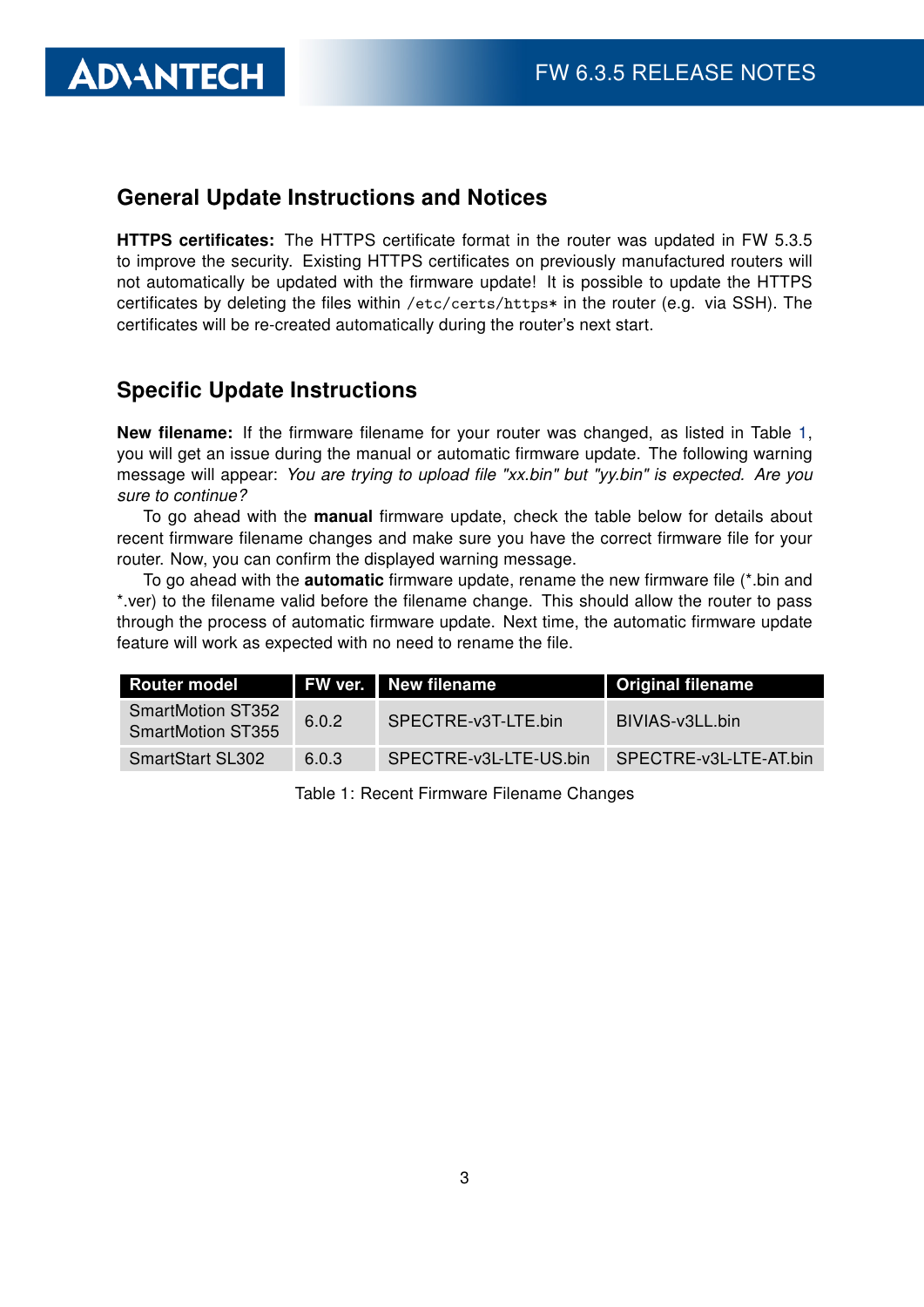#### Updating Firmware Version Earlier than 5.3.0

It is necessary to follow specific update instructions below only if you are updating from firmware older than 5.3.0.

Due to a bug in the firewall (now fixed) when a WAN device is part of a bridged interface, caution should be taken when updating in the following case:

- **Condition:** When a WAN device is part of a bridged interface, access to that WAN device (HTTPS, SSH) is always granted regardless of configuration.
- **Problem:** If this is your configuration, it is highly likely that you are not aware of this, so the undesired effect of the bridge firewall fix may make the router inaccessible.
- Recommended Action: Enable access to both, the web and ssh services, before updating if you want to keep the current behavior (access to the WAN interface). This can be done on the NAT page in the Configuration section of the router's Web interface.

#### Change the root's password:

**ADVANTECH** 

 $\Omega$ 

It is necessary to change the password of the root user when updating to the firmware version 5.3.0 or newer. The reason for this is an update of the authentication system (encryption algorithm crypt was changed to  $MD5$ ; passwords are now stored in the /etc/shadow file instead of /etc/passwd file). The change of the password is required before setting up the remote access on the NAT Configuration page.

Please note that when downgrading from 5.3.0+ to an earlier firmware version, the password of the root user is reset to the default one, which is root.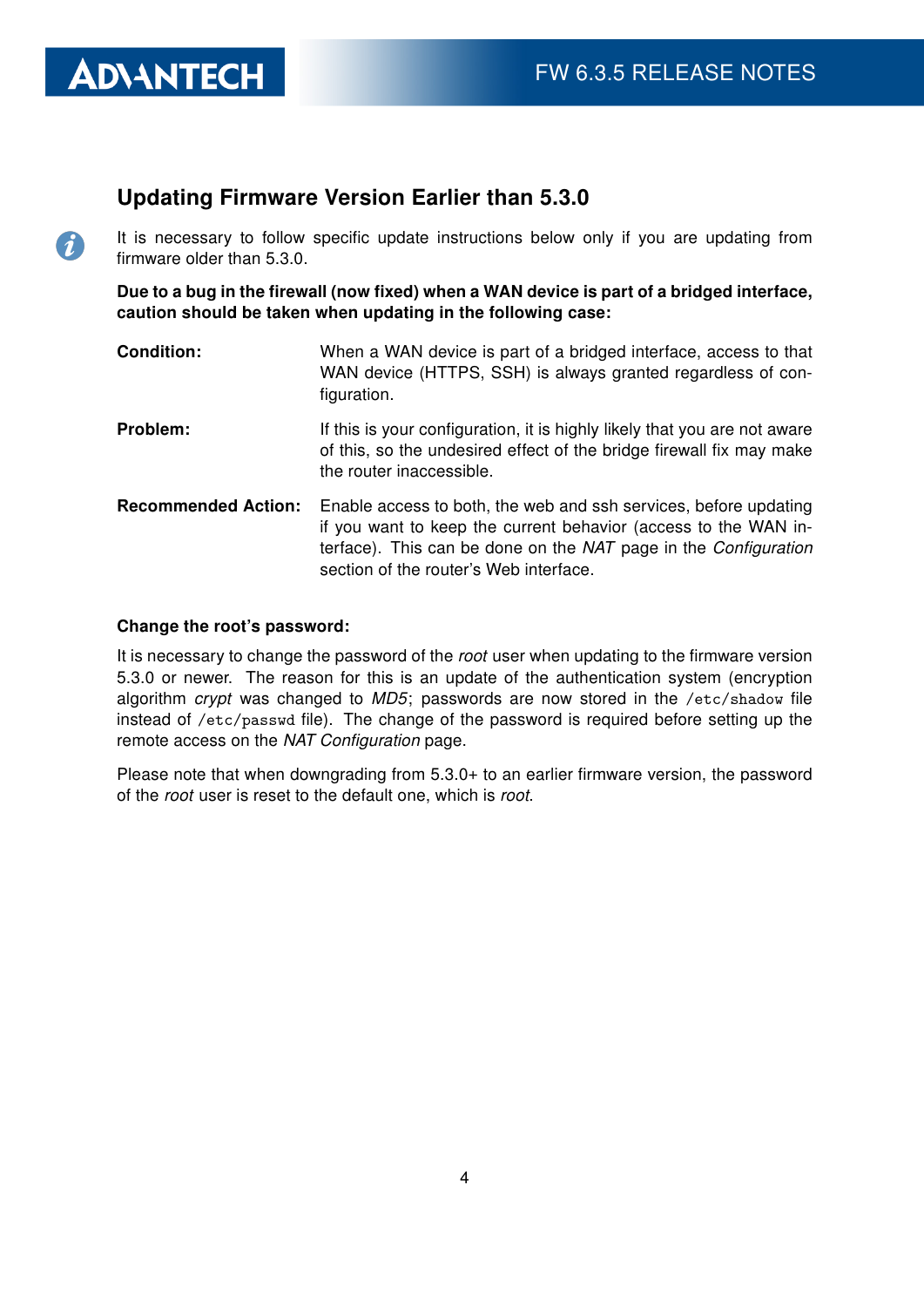

Part II

# Changelog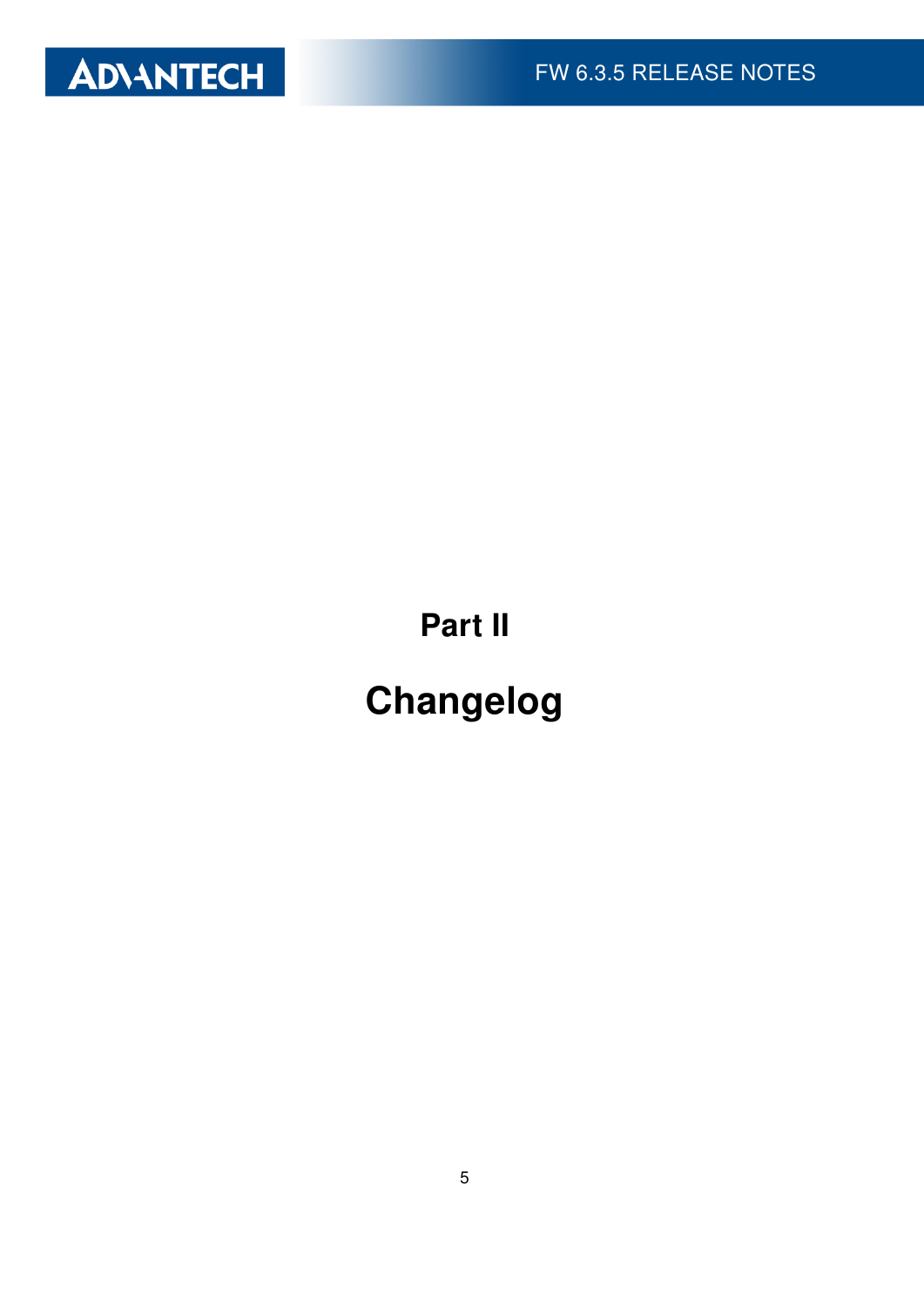### **ADVANTECH**

 $\bullet$ 

Legend: Affected products are marked as shown below for every changelog item:

 $[After the correct]$  Not affected product

### OpenVPN TAP Support

| SPECTRE 3G    SPECTRE RT    SPECTRE LTE-AT    SPECTRE LTE-VZ                                                    |
|-----------------------------------------------------------------------------------------------------------------|
| UR5i v2   XR5i v2   LR77 v2   CR10 v2   UR5i v2L   RR75i v2   LR77 v2L   XR5i v2E  <br>ER75i v2                 |
| Bivias v2LL  Bivias v2LH  Bivias v2HH <br>Bivias v2LC<br>Bivias v2HC                                            |
| SmartFlex SR300   SmartFlex SR303   SmartFlex SR304   SmartFlex SR305   SmartFlex SR306   SmartFlex SR307       |
| SmartFlex SR308   SmartFlex SR309   SmartFlex SR310  <br>SmartStart SL302   SmartStart SL304   SmartStart SL305 |
| ICR-320x    ICR-321x    ICR-323x    ICR-324x  <br>SmartStart SL306<br>SmartMotion ST352   SmartMotion ST355     |
| ICR-203x    ICR-243x    ICR-253x  <br>$ ICR-443x $<br>$ICR-383x$<br>$ICR-445x$                                  |

In addition to TUN mode, OpenVPN now also supports TAP mode. TAP is basically at the Ethernet level (layer 2) and acts as a switch, whereas TUN works at the network level (layer 3) and routes packets on the VPN. TAP is bridging, whereas TUN is routing. To configure the TAP mode, configure the bridge on ethernet interface first and then choose this mode in OpenVPN configuration, field Interface Type.

### System Log Storage

|                         | SPECTRE 3G   SPECTRE RT   SPECTRE LTE-AT   SPECTRE LTE-VZ                                                            |
|-------------------------|----------------------------------------------------------------------------------------------------------------------|
|                         | ER75i v2     UR5i v2     XR5i v2     LR77 v2     CR10 v2     UR5i v2L     RR75i v2     LR77 v2L   XR5i v2E           |
|                         | Bivias v2HC   Bivias v2LC   Bivias v2LL   Bivias v2LH   Bivias v2HH                                                  |
|                         | SmartFlex SR300   SmartFlex SR303   SmartFlex SR304   SmartFlex SR305   SmartFlex SR306   SmartFlex SR307            |
|                         | SmartStart SL302   SmartStart SL304   SmartStart SL305<br>SmartFlex SR308    SmartFlex SR309    SmartFlex SR310      |
| SmartStart SL306        | $\vert$ ICR-320x $\vert$ ICR-321x $\vert$ ICR-323x $\vert$ ICR-324x $\vert$<br>SmartMotion ST352   SmartMotion ST355 |
| $ CR-203x $ $ CR-243x $ | $\vert$ ICR-443x $\vert$ ICR-445x<br>$\vert$ ICR-253x $\vert$<br>$ICR-383x$                                          |

There is a new function of persistent system log storage. If enabled, the log is stored in the file located in non-volatile memory, so it is not lost after restarting or shutting down the router. It can be enabled in the GUI (Configuration -> Services -> Syslog -> Log Persistent) and is supported by routers having the eMMC memory only.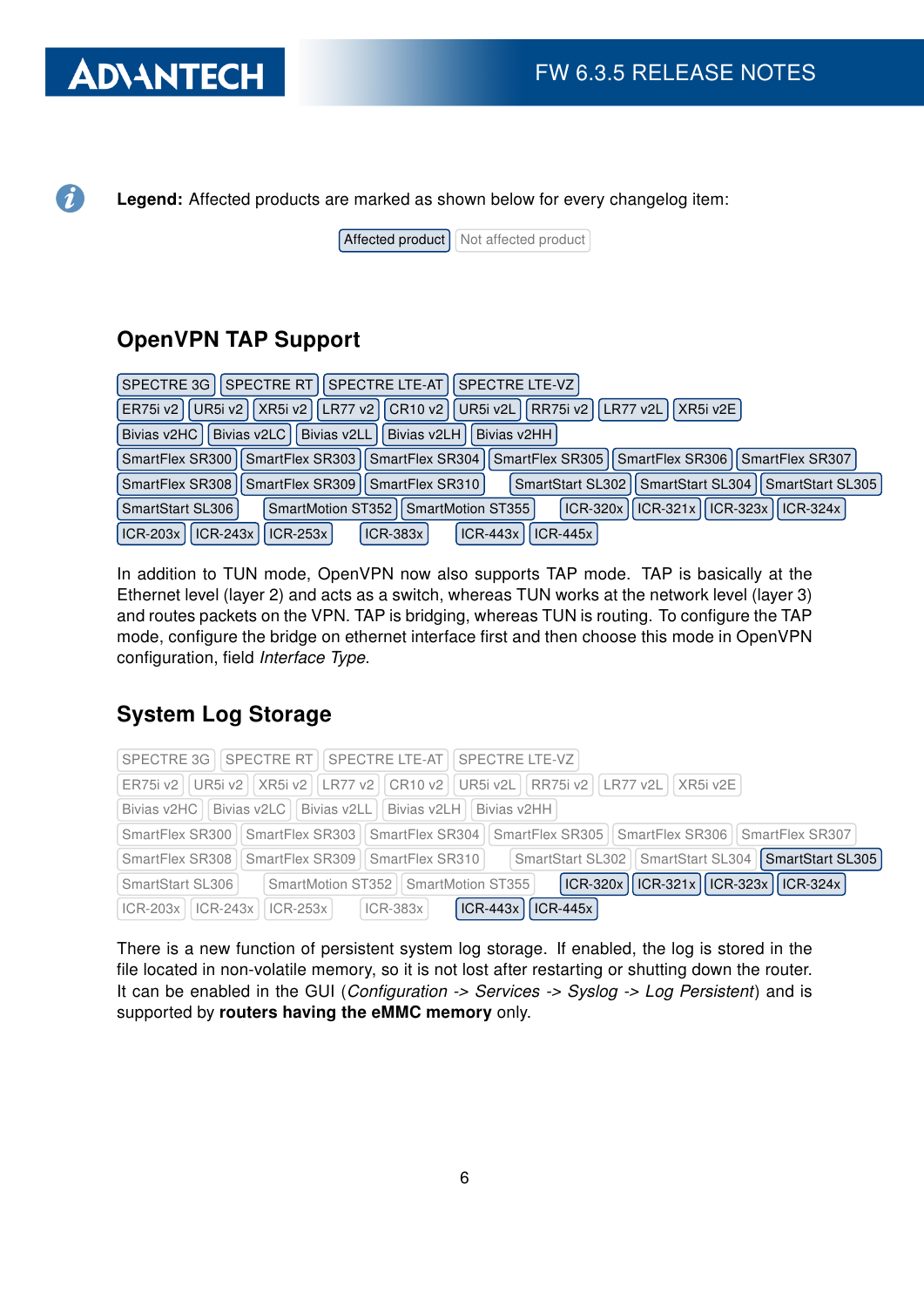

### Syslog Remote Device ID

| SPECTRE 3G   SPECTRE RT   SPECTRE LTE-AT   SPECTRE LTE-VZ                                                        |
|------------------------------------------------------------------------------------------------------------------|
| UR5i v2    XR5i v2    LR77 v2    CR10 v2    UR5i v2L    RR75i v2    LR77 v2L  <br>ER75i v2<br>XR5i v2E           |
| Bivias v2LL   Bivias v2LH<br>Bivias v2HC   Bivias v2LC  <br>Bivias v2HH                                          |
| SmartFlex SR300   SmartFlex SR303   SmartFlex SR304   SmartFlex SR305   SmartFlex SR306   SmartFlex SR307        |
| SmartStart SL302   SmartStart SL304   SmartStart SL305  <br>SmartFlex SR308   SmartFlex SR309   SmartFlex SR310  |
| $ ICR-321x  ICR-323x  ICR-324x $<br><b>ICR-320x</b><br>SmartStart SL306<br>SmartMotion ST352   SmartMotion ST355 |
| $\vert$ ICR-243x $\vert$<br>$ICR-203x$<br>$ ICR-443x $<br>$ICR-445x$<br>$ICR-253x$<br>$ICR-383x$                 |

The router identification string, used for the remote sys logging, can now be specified in the Configuration -> Services -> Syslog -> Device ID field. This feature may be handy if more routers log into one remote server. If the *Device ID* parameter is not specified, the default string Router is used.

#### New Linux Kernel Driver

| SPECTRE 3G I SPECTRE RT I SPECTRE LTE-AT I SPECTRE LTE-VZ                                                                                   |
|---------------------------------------------------------------------------------------------------------------------------------------------|
| ER75i v2   UR5i v2   XR5i v2   LR77 v2   CR10 v2   UR5i v2L   RR75i v2   LR77 v2L   XR5i v2E                                                |
| Bivias v2HC   Bivias v2LC   Bivias v2LL   Bivias v2LH   Bivias v2HH                                                                         |
| SmartFlex SR300   SmartFlex SR303   SmartFlex SR304   SmartFlex SR305   SmartFlex SR306   SmartFlex SR307                                   |
| SmartFlex SR308   SmartFlex SR309   SmartFlex SR310  <br>SmartStart SL302   SmartStart SL304   SmartStart SL305                             |
| $\vert$ ICR-320x $\vert$ ICR-321x $\vert$ ICR-323x $\vert$ ICR-324x $\vert$<br>SmartMotion ST352 II SmartMotion ST355 I<br>SmartStart SL306 |
| $ CR-203x $ $ CR-243x $ $ CR-253x $<br>  ICR-383x  <br>$ ICR-443x $<br>$ICR-445x$                                                           |

We have enhanced the Linux kernel with the USB/IP modules to support Router App [USB over](https://icr.advantech.cz/products/software/user-modules#usb-over-ip-electronic-team) [IP \(Electronic Team\)](https://icr.advantech.cz/products/software/user-modules#usb-over-ip-electronic-team).

#### Added dd Program

| SPECTRE RT  SPECTRE LTE-AT <br><b>SPECTRE LTE-VZ</b><br>SPECTRE 3G                                                   |
|----------------------------------------------------------------------------------------------------------------------|
| UR5i v2   XR5i v2   LR77 v2   CR10 v2  <br>UR5i v2L   RR75i v2   LR77 v2L  <br>ER75i v2<br>II XR5i v2E I             |
| Bivias v2LC<br>  Bivias v2LL    Bivias v2LH  <br>Bivias v2HC<br>Bivias v2HH                                          |
| SmartFlex SR304   SmartFlex SR305   SmartFlex SR306   SmartFlex SR307<br>SmartFlex SR300   SmartFlex SR303           |
| SmartFlex SR308   SmartFlex SR309    <br>SmartStart SL302    SmartStart SL304    SmartStart SL305<br>SmartFlex SR310 |
| $\vert$ ICR-320x   ICR-321x   ICR-323x   ICR-324x  <br>SmartMotion ST352   SmartMotion ST355<br>SmartStart SL306     |
| ICR-203x<br>$ICR-243x$<br>$ICR-383x$<br>ICR-443x   ICR-445x<br>$ICR-253x$                                            |

We have added support for the dd program, which can be used to copy a file and convert the data format in the process, according to the operands specified. See the [Commands and](https://ep.advantech-bb.cz/download/application-notes#commands-and-scripts) [Scripts](https://ep.advantech-bb.cz/download/application-notes#commands-and-scripts) application note for detailed information about this command.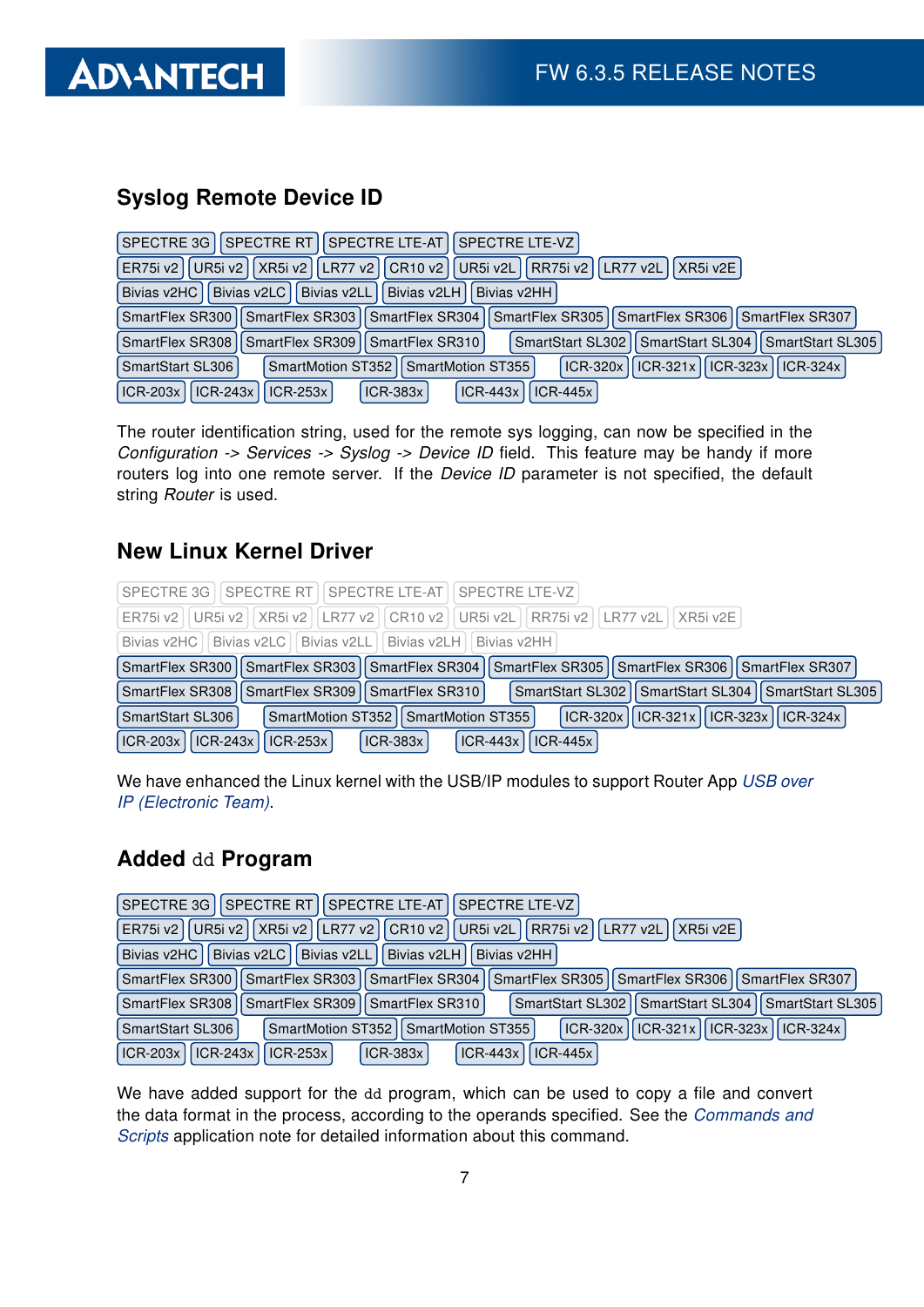

#### eMMC Booting Improvement

|                         | SPECTRE 3G   SPECTRE RT   SPECTRE LTE-AT   SPECTRE LTE-VZ                                                       |
|-------------------------|-----------------------------------------------------------------------------------------------------------------|
|                         | ER75i v2   UR5i v2     XR5i v2     LR77 v2     CR10 v2     UR5i v2L     RR75i v2     LR77 v2L     XR5i v2E      |
|                         | Bivias v2HC   Bivias v2LC   Bivias v2LL   Bivias v2LH   Bivias v2HH                                             |
|                         | SmartFlex SR300   SmartFlex SR303   SmartFlex SR304   SmartFlex SR305   SmartFlex SR306   SmartFlex SR307       |
|                         | SmartStart SL302   SmartStart SL304   SmartStart SL305  <br>SmartFlex SR308   SmartFlex SR309   SmartFlex SR310 |
| SmartStart SL306        | ICR-320x    ICR-321x    ICR-323x    ICR-324x  <br>SmartMotion ST352   SmartMotion ST355                         |
| $ICR-203x$   $ICR-243x$ | $ ICR-253x $<br>$ ICR-383x $<br>ICR-443x   ICR-445x                                                             |

We have applied some measures to enhance the reliability of eMMC memory booting as a fix to various issues related to the eMMC memory operations.

#### Renamed User Modules Menu Item

| SPECTRE 3G   SPECTRE RT   SPECTRE LTE-AT   SPECTRE LTE-VZ                                                          |
|--------------------------------------------------------------------------------------------------------------------|
| UR5i v2    XR5i v2    LR77 v2    CR10 v2    UR5i v2L    RR75i v2    LR77 v2L  <br> XR5i v2E <br>ER75i v2           |
| Bivias v2HC   Bivias v2LC  <br>Bivias v2LL Divias v2LH<br>Bivias v2HH                                              |
| SmartFlex SR300   SmartFlex SR303   SmartFlex SR304   SmartFlex SR305   SmartFlex SR306   SmartFlex SR307          |
| SmartFlex SR308   SmartFlex SR309   SmartFlex SR310  <br>SmartStart SL302   SmartStart SL304   SmartStart SL305    |
| ICR-321x    ICR-323x    ICR-324x  <br>$ ICR-320x  $<br>SmartMotion ST352   SmartMotion ST355  <br>SmartStart SL306 |
| $ CR-203x $ $ CR-243x $ $ CR-253x $<br>$ICR-443x$<br>$ICR-445x$<br>$ICR-383x$                                      |

Advantech routers support custom software programs to enhance the router's features. Since these applications were renamed from User Modules to Router Apps some time ago, there is also a corresponding renaming in the router GUI. The Customization -> User Modules menu item was renamed to the Customization -> Router Apps.

#### Mobile Connection Fix

| SPECTRE 3G I SPECTRE RT I SPECTRE LTE-AT I SPECTRE LTE-VZ                                                                                |
|------------------------------------------------------------------------------------------------------------------------------------------|
| ER75i v2   UR5i v2     XR5i v2     LR77 v2     CR10 v2     UR5i v2L     RR75i v2     LR77 v2L     XR5i v2E                               |
| Bivias v2HC   Bivias v2LC   Bivias v2LL   Bivias v2LH   Bivias v2HH                                                                      |
| SmartFlex SR300   SmartFlex SR303   SmartFlex SR304   SmartFlex SR305   SmartFlex SR306   SmartFlex SR307                                |
| SmartStart SL302   SmartStart SL304   SmartStart SL305  <br>SmartFlex SR308   SmartFlex SR309   SmartFlex SR310                          |
| $\vert$ ICR-320x $\vert$ ICR-321x $\vert$ ICR-323x $\vert$ ICR-324x $\vert$<br>SmartMotion ST352   SmartMotion ST355<br>SmartStart SL306 |
| $\vert$ ICR-203x $\vert$ ICR-243x $\vert$ ICR-253x $\vert$ ICR-383x<br>$\vert$ ICR-443x $\vert$ ICR-445x $\vert$                         |

We have applied a fix for connection to a mobile network in IPv6-only mode.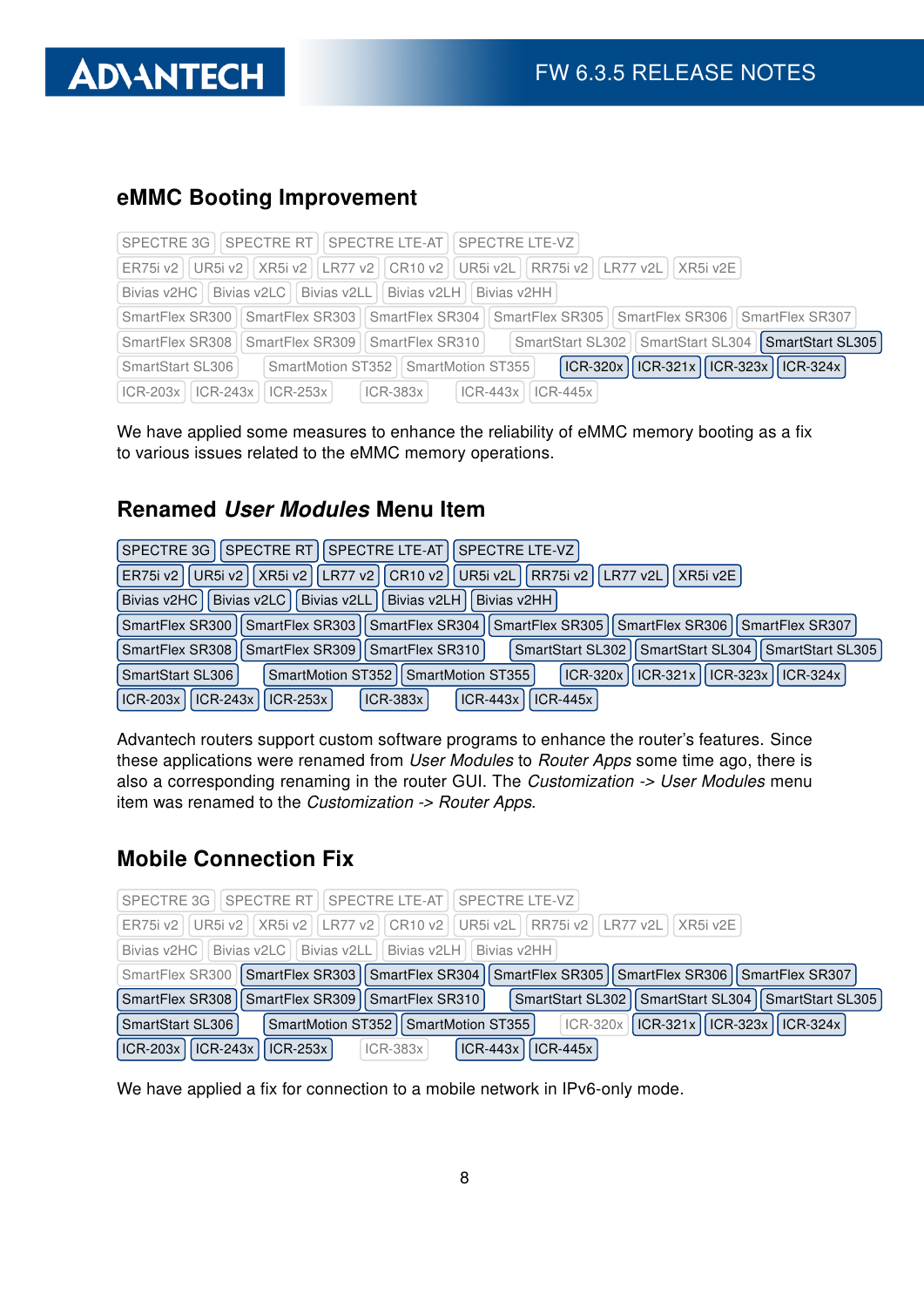

### Upgraded zlib library

| SPECTRE RT   SPECTRE LTE-AT   SPECTRE LTE-VZ  <br>SPECTRE 3G                                                    |
|-----------------------------------------------------------------------------------------------------------------|
| UR5i v2    XR5i v2    LR77 v2    CR10 v2    UR5i v2L    RR75i v2    LR77 v2L<br>XRSi v2E<br>ER75i v2            |
| Bivias v2HC   Bivias v2LC  <br>Bivias v2LL Bivias v2LH<br>Bivias v2HH                                           |
| SmartFlex SR300   SmartFlex SR303   SmartFlex SR304   SmartFlex SR305   SmartFlex SR306   SmartFlex SR307       |
| SmartStart SL302   SmartStart SL304   SmartStart SL305  <br>SmartFlex SR308   SmartFlex SR309   SmartFlex SR310 |
| $ CR-320x  CR-321x  CR-323x  CR-324x $<br>SmartMotion ST352   SmartMotion ST355<br>SmartStart SL306             |
| $ ICR-243x $<br>ICR-203x<br>$ICR-253x$<br>$ICR-445x$<br><b>ICR-383x</b><br>$ICR-443x$                           |

We have updated the zlib library to version 1.2.12. This update has fixed [CVE-2018-25032.](https://nvd.nist.gov/vuln/detail/CVE-2018-25032) (high). For more details about this release, see the webpage at <https://www.zlib.net/>.

### Updated OpenSSL Library

| SPECTRE 3G   SPECTRE RT   SPECTRE LTE-AT   SPECTRE LTE-VZ                                                            |
|----------------------------------------------------------------------------------------------------------------------|
| LR77 v2    CR10 v2    UR5i v2L    RR75i v2    LR77 v2L    XR5i v2E  <br>UR5i v2 I XR5i v2 I<br>ER75i v2              |
| Bivias v2LL Bivias v2LH<br>Bivias v2HC<br>Bivias v2LC<br>Bivias v2HH                                                 |
| SmartFlex SR300    SmartFlex SR303    SmartFlex SR304    SmartFlex SR305    SmartFlex SR306    SmartFlex SR307       |
| SmartFlex SR308   SmartFlex SR309   SmartFlex SR310  <br>II SmartStart SL304 II SmartStart SL305<br>SmartStart SL302 |
| $\vert$ ICR-320x   ICR-321x   ICR-323x   ICR-324x  <br>SmartMotion ST352   SmartMotion ST355  <br>SmartStart SL306   |
| $\vert$ ICR-243x<br>$ICR-203x$<br>$ICR-443x$<br>$ICR-445x$<br>$ ICR-253x $<br>$ICR-383x$                             |

We have updated the OpenSSL library to version 1.1.1n. This update has fixed [CVE-2022-0778](https://nvd.nist.gov/vuln/detail/CVE-2022-0778) (high). For more details about OpenSSL changes, see the [OpenSSL CHANGES](https://www.openssl.org/news/cl111.txt) webpage.

#### Updated OpenVPN Software

| SPECTRE 3G   SPECTRE RT   SPECTRE LTE-AT   SPECTRE LTE-VZ                                                     |
|---------------------------------------------------------------------------------------------------------------|
| UR5i v2   XR5i v2   LR77 v2   CR10 v2  <br>UR5i v2L   RR75i v2   LR77 v2L<br> XR5i v2E <br>ER75i v2           |
| Bivias v2HC   Bivias v2LC   Bivias v2LL  <br>Bivias v2LH<br>Bivias v2HH                                       |
| SmartFlex SR300   SmartFlex SR303   SmartFlex SR304   SmartFlex SR305   SmartFlex SR306   SmartFlex SR307     |
| SmartStart SL302   SmartStart SL304   SmartStart SL305<br>SmartFlex SR308   SmartFlex SR309   SmartFlex SR310 |
| ICR-320x    ICR-321x    ICR-323x    ICR-324x<br>SmartStart SL306<br>SmartMotion ST352   SmartMotion ST355     |
| <b>ICR-203x</b><br>$ ICR-243x $<br>$ ICR-443x  $<br><b>ICR-383x</b><br>$\vert$ ICR-253x $\vert$<br>$ICR-445x$ |

We have updated the OpenVPN software to version 2.4.12. This update has fixed [CVE-2022-](https://nvd.nist.gov/vuln/detail/CVE-2022-0547) [0547](https://nvd.nist.gov/vuln/detail/CVE-2022-0547) (critical). For more details about this release, see the webpage at [https://github.com/](https://github.com/OpenVPN/openvpn/blob/release/2.4/Changes.rst) [OpenVPN/openvpn/blob/release/2.4/Changes.rst](https://github.com/OpenVPN/openvpn/blob/release/2.4/Changes.rst), chapter Version 2.4.12.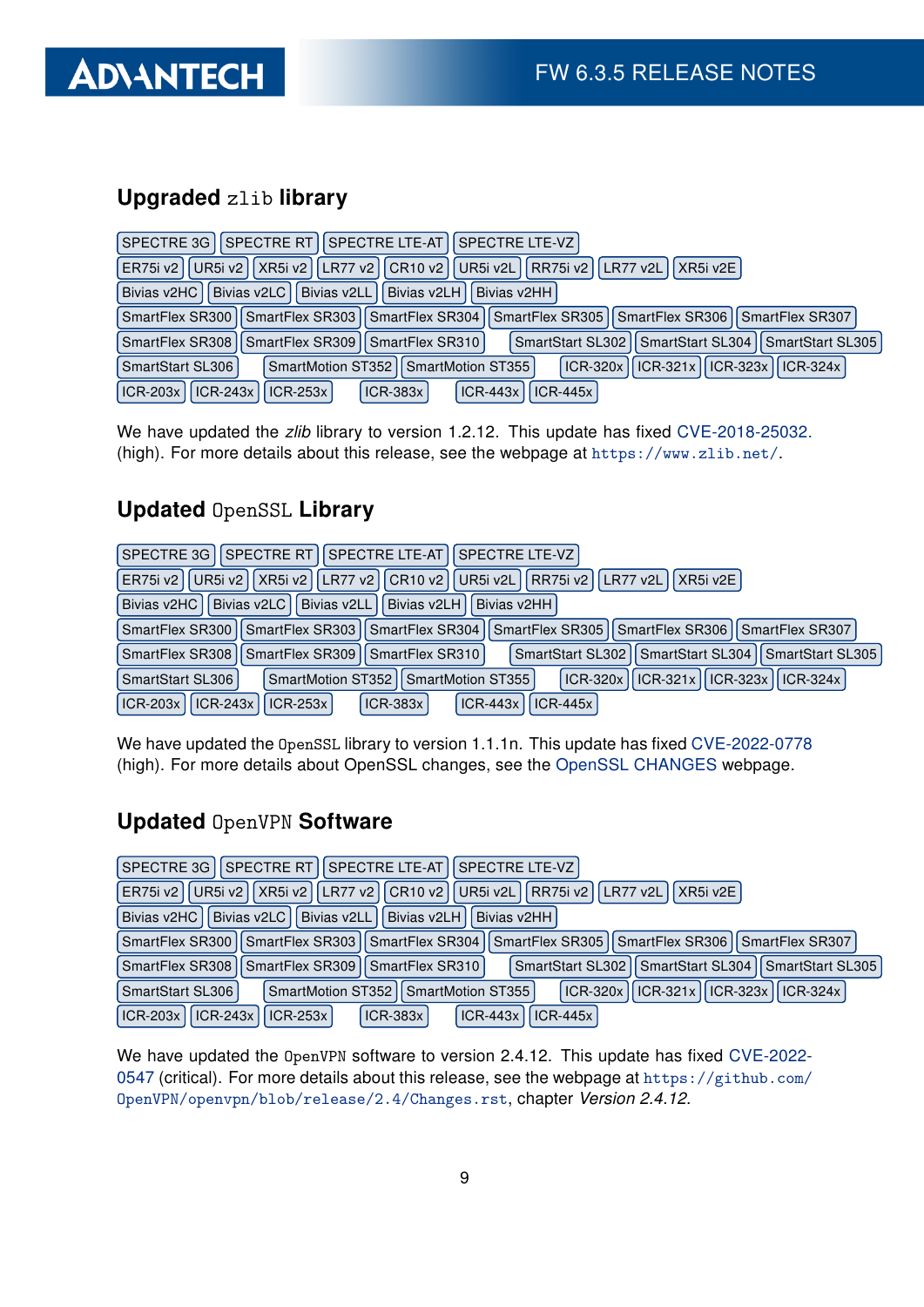

Part III

# Known Issues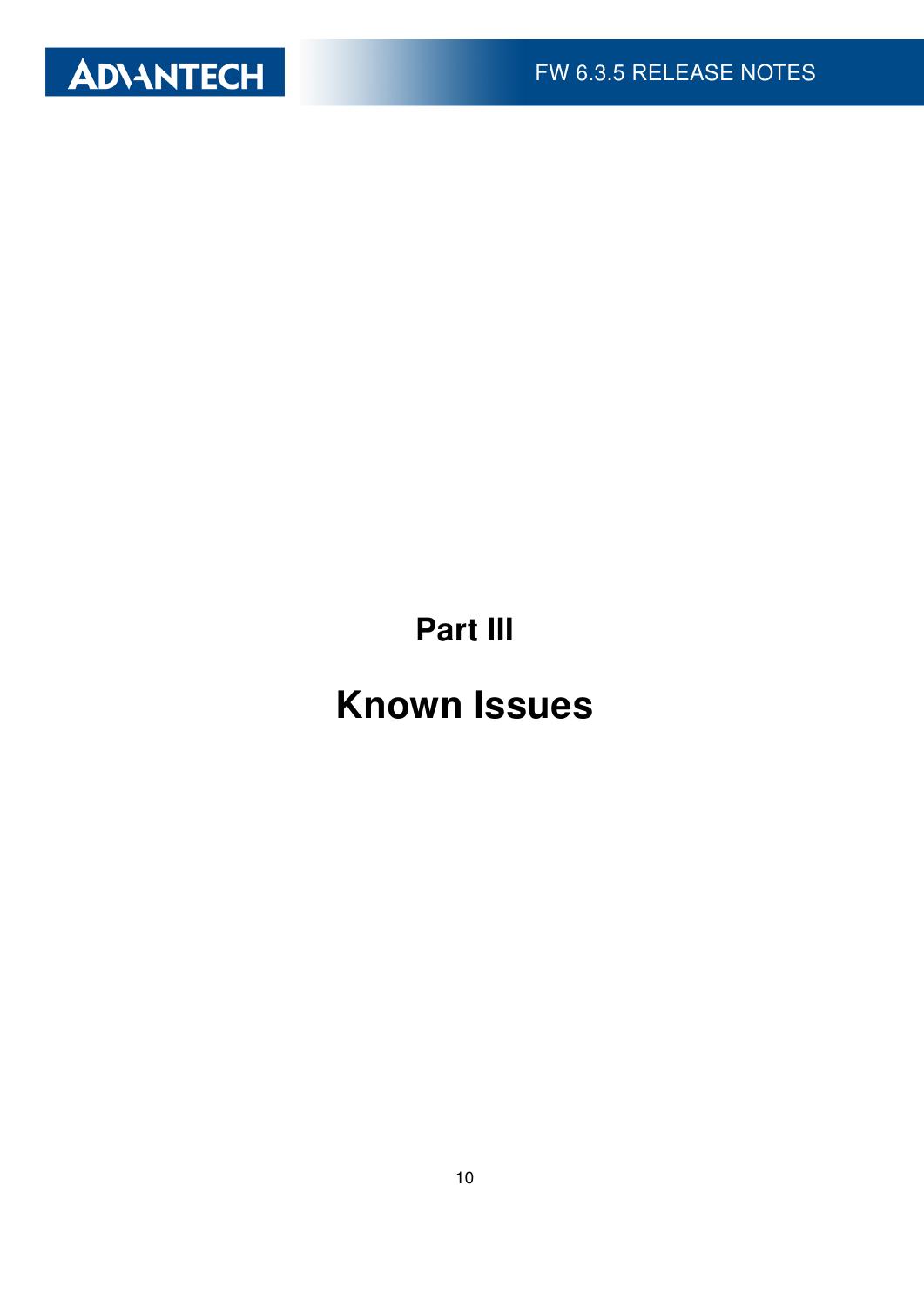#### Firmware Update – Unexpected Filename

If the filename of firmware for your router was changed, you could have an issue during manual firmware update or with Automatic Update feature. This warning message will appear: "You are trying to upload file "xx.bin" but "yy.bin" is expected. Are you sure to continue?" To fix this issue follow instructions in Part I - [Firmware Update Instructions.](#page-2-0)

#### Automatic Update – Update to Version 6.1.10

The feature of automatic firmware update will not recognize the firmware version 6.1.10 as a new version in case the installed version of firmware is from 6.1.0 to 6.1.8. To fix this issue, either update the firmware by the automatic update to version 6.1.9 first or update it manually directly to the version 6.1.10.

#### WiFi Configuration – Lost After Firmware Downgrade

If the firmware is downgraded to the version earlier than 6.2.0, the WiFi configuration will be lost completely.

#### ICR-3200 – Country Code for WiFi

The first version of the firmware for the WiFi module does not support the settings of the country code. Due to this issue, the settings of the country code made on the configuration page has no effect at all. The country code is set up during the manufacturing process according to the product destination region.

#### SmartStart – Cellular Network Registration

It is necessary to use router's firmware version 6.1.5 or higher if the Telit cellular module installed in your SmartStart router has following version of the firmware:

- Telit LE910-EU V2 cellular module with firmware version 20.00.403 or newer,
- Telit LE910-NA1 cellular module with firmware version 20,000,014 or newer.

Note: The model name and firmware version of the cellular module can be found on router's web GUI at Mobile WAN Status page in Mobile Network Information section.